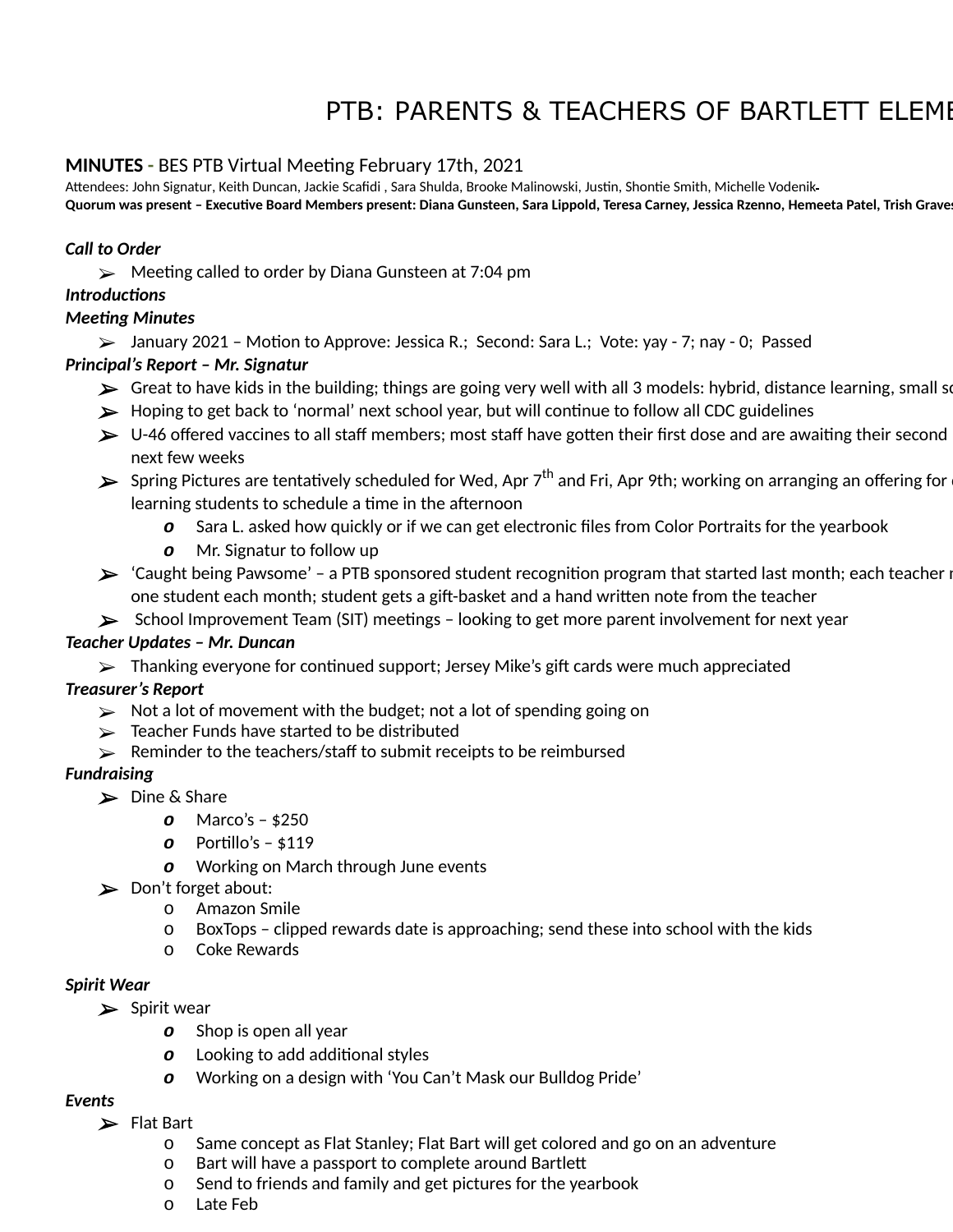- ➢ Build-a-Bulldog
	- Similar to Build-a-Bear; kit comes with 8 in. bulldog, stuffing, heart, etc.

# **Upcoming Dates:**

**Feb – Flat Bart Mar – Build-A-Bulldog Apr – Virtual Book Fair**

### PTB: PARENTS & TEACHERS OF BARTLETT ELEME

- o March
- ➢ Book Fair
	- o Spring Book Fair mid-April will continue to be virtual
	- o Hoping to have staff members record themselves reading a book from the Fair

#### *CAC Updates*

- $\blacktriangleright$  March 4<sup>th</sup> General Meeting
- $\blacktriangleright$  March 16<sup>th</sup> FACE (Family and Community Engagement) Meeting
- $\blacktriangleright$  Any parent or community member within u-46 boundaries can participate in CAC

#### *New Business*

➢ None

#### **Comments/Questions**

➢ None

#### *Adjourn*

 $\blacktriangleright$  Meeting adjourned at 7:37 pm.